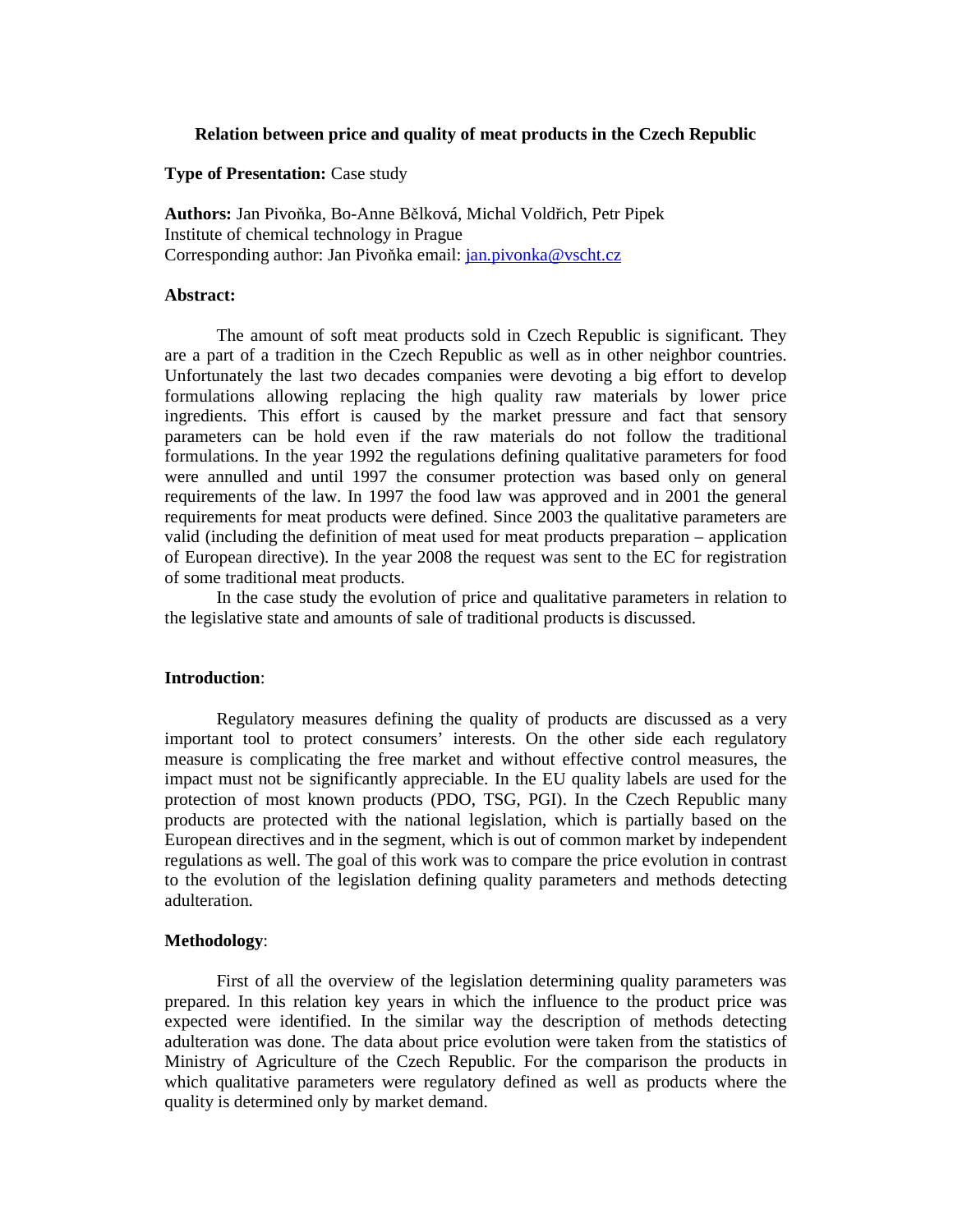| Overview of products: |               |                   |                      |
|-----------------------|---------------|-------------------|----------------------|
| Product               | Meat used     | Minimum           | content   Regulation |
|                       |               | of meat (or meat  |                      |
|                       |               | protein)          |                      |
| Fermented salami      | Pork 80 %     | 14 % meat protein | 264/2003 Col.        |
| Ham                   | Pork $-100\%$ | 16 % meat protein | 264/2003 Col.        |
| Small sausage         | Pork $-100%$  | 40 % meat         | 264/2003 Col.        |
| <b>Brawn</b>          | Pork $-100%$  |                   |                      |
| Delicate sausage      | Pork $-100%$  |                   |                      |

To eliminate the effect of raw material price, the average meat prices where collected in the same period. For the comparison the market price and consumer price of pork leg and beef forequarter. The ratio of the meat price on the product price (per kg) was calculated and compiled into the graph. For ham, small sausage, brawn and delicate sausage the product price was compared only to the pork meat price. In the case of fermented salami the meat price was calculated as 80 % of pork meat and 20 % of beef

# **Results**:

# **Development the methods of detecting meat product adulteration:**

meat, which is the usual recipe in the Czech Republic.

The following parameters are estimated in meat products observing the local regulations; the meat, fat, water, salt and net muscle proteins content, the detection of mechanically separated meat, other animal proteins, plant proteins, fibre, starch and colorants.

Determining fat content in meat products follows the local standard (CSN 570147) and the international standard (ISO 1443), from 1994 in effect, using a gravimetric survey.

Water and salt content is determined following the ISO 1442 (CSN576021) and the ISO1841-1 or ISO1841-2, which where in effect from 1999. When determining the water content a sample of the meat product is dried at  $103^{\circ}C\pm2^{\circ}C$  till constant weight. The amount of salt is determined through the concentration of chloride anoints.

At the end of the 90's the Czech authorities started to detect the presents of plant proteins, forbidden animal proteins with the immunochemical method ELISA. In the same period the authorities could also start to detect fibre in meat products where the use of fibre is forbidden.

To detect the presence of mechanically recovered meat in meat products the content of calcium is determined. The average content of calcium is much smaller unless mechanically recovered meat is used. Then the content of calcium is obviously higher. Another way of detecting mechanically recovered meat is based on a histology method, where using alizarin as a colorant, to colour small parts of broken bones, which could be observed under a microscope. These methods were introduced in the Czech republice since the year 2002.

Another legislative requirement is to determine net muscle proteins in some products. This parameter can be determined in a direct or indirect ways. The direct way is based on the chromatographic determination of 3-methylhistidin. The indirect way is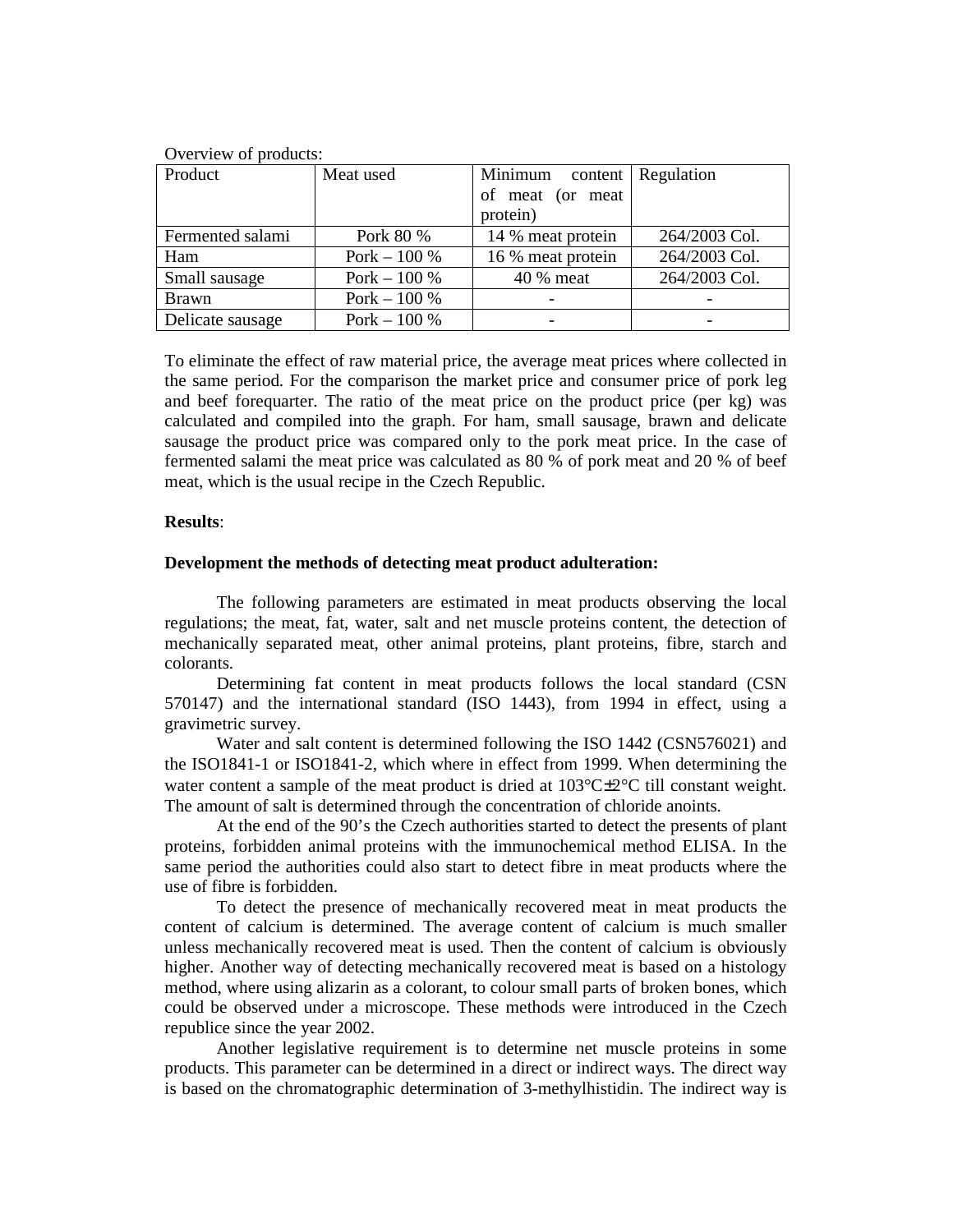based on the evaluation from the content of nitrogen and hydroxyproline. These methods are introduced since 2003.

At least but not the less regulations (notice 264/2003 Sb. Draft SANCO 2119/00, EC 2001/101, ECC/2429./86 Beef, ECC/1583/89 Pork) also define meat content in meat products and is in effect from 2001. Determining meat content is a complex method. It is necessary to determine the content of nitrogen, according to the Kjeldahl method, the content of fat, hydroxyproline, soya proteins, ash and water. Then, from the obtained values the following data are calculated; absolute content of proteins, sugars, flour, nitrogen from bakery products and from meat. There are several more calculations and corrections to be carried out before obtaining the final meat content in meat products.

The time scale of regulatory affairs and detection methods:



# **Progress of legislation:**

Since the  $80$ 's of the  $20<sup>th</sup>$  century all the properties of meat products in Czech Republic were defined by the Czech norms. According to the political system changes after 1989, the market structure changed and it was impossible to hold all norms mandatory. Due to this situation in 1992 the norms were canceled and the quality and safety of food was regulated only by general standards for the customer protection, without any specific laws. This situation changed in 1997 when the food law was approved by the Czech parliament and a new period of regulation started. Since the year 2001 the regulation for meat products was changed and the declaration of meat content as well as mechanically recovered meat in meat products was clearly established. In the year 2003 qualitative parameters were defined for several meat products. These steps were expected to be influencing the price of meat products.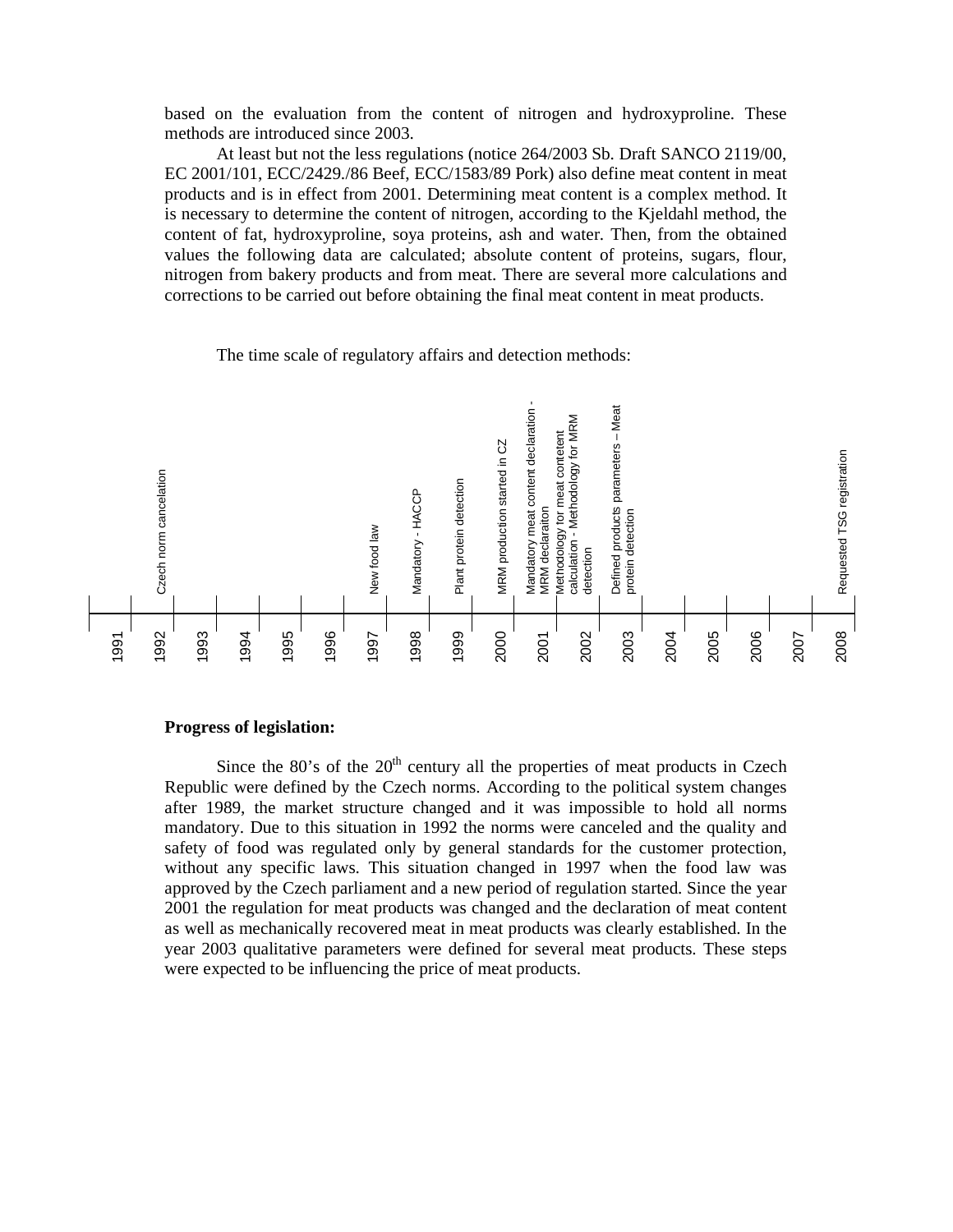# **Comparison of prices:**

Graph 1 is showing the evolution of meat price since the year 1997 until 2008. There is apparently an important price increase in the year 2001, which is merging in the increase of the products price (graph 2). Since 2002 the price of pork is relatively stable, only a slight continual price decrease is noticeable. The beef price is rather stable as well with a slight increase.



Graph 1: The consumer price development of meat



It is possible to see in graph 3 the comparison of product price and meat price. In

the case of soft meat products where the main raw material is pork, it can be noticed that the ratio of meat price and the total product price is increasing. This can be discussed as increasing quality (meat content) in these products as well as the market compensation of the price. This phenomenon is evident in all products without the reference to the regulation (the effect is noticeable in regulated as well as non regulated products). Since

Graph 2: The price development of meat

2002 the prices of products are rather stable or slightly increasing.



Graph 3: The product and meat price correlation